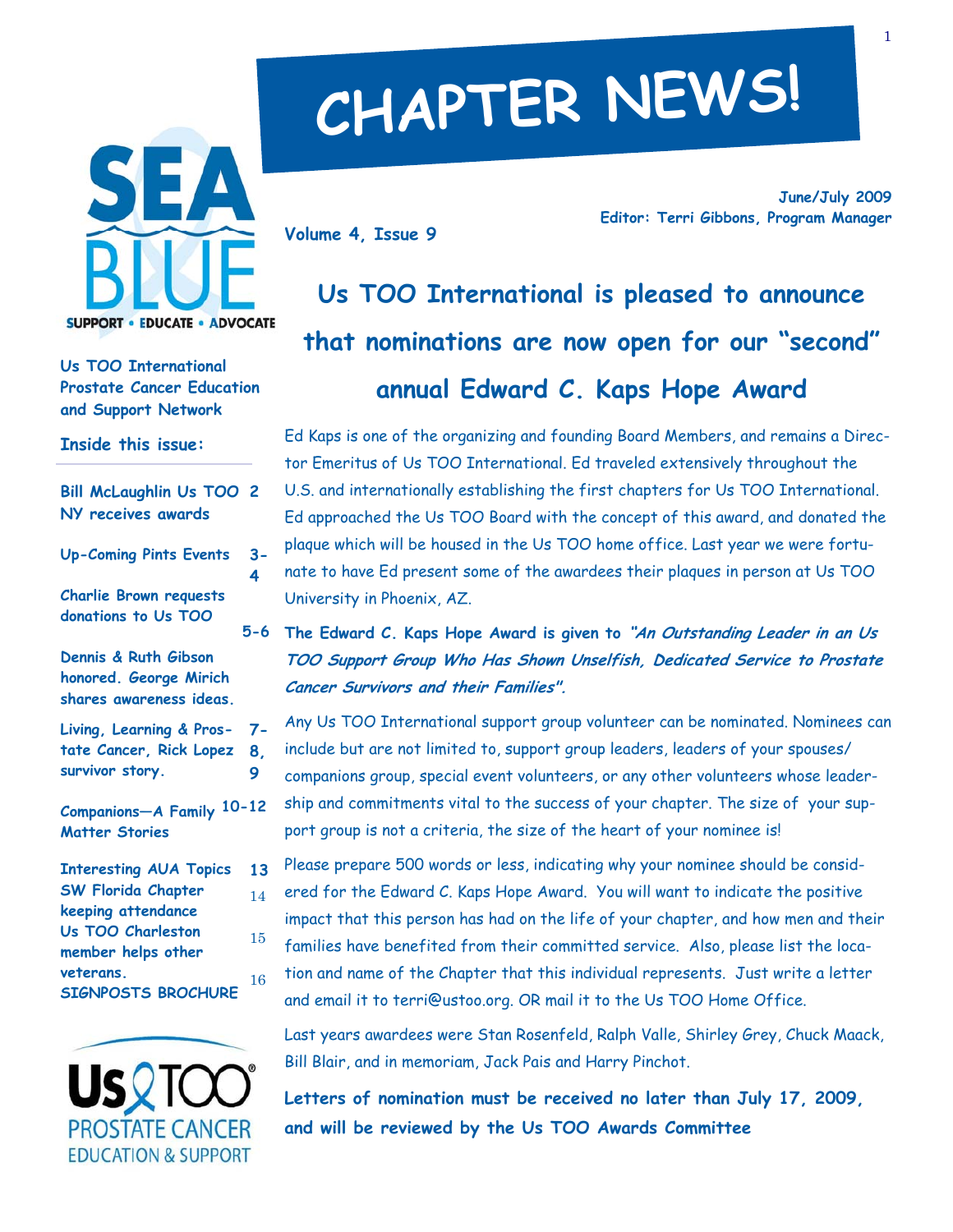# <sup>2</sup>**Bill McLaughlin "A Profile In Courage"**

A Tribute To Bill McLaughlin—by Howard Henry, Us TOO Western New York Chapter

On March 31, 2009, the Us TOO of Western New York chapter held a Tribute to [William J.] Bill McLaughlin in recognition of his more than a decade of service and leadership to Us TOO, to prostate cancer patients and their families, and to the medical and educational and cancer support systems of Buffalo and Western New York.

Bill has failed seven treatments but continues to inspire newly diagnosed men as well as long term survivors. Co-leading/facilitating two of the area's monthly discussion groups, and serving as chapter leader, he also participates in the education of doctors-in-training at the UB Medical School, serves as a lay member of the Prostate Cancer Consortium of Western New York (which advises regarding treatment protocols for newly diagnosed men), and speaks publicly about his disease on the radio and to various organizations. A long term member describes him as "a profile in courage.

Despite his own setbacks, he soldiers on providing compassionate leadership. He is a role model for me."

Over 85 persons attended the banquet, including the Dr. Donald Trump, the President and CEO of Roswell Park Cancer Institute, Dr. Michael Kuettell, Chairman of RPCI's Department of Radiation Medicine, and Dr. James Mohler, Chair of the Department of Urologic Oncology and Leader of the Prostate Program at RPCI. Proclamations of honor were received from the Erie County Executive, the Mayor of the City of Buffalo and the New York State Senator for the 60th District.

Bill was presented with a plaque of recognition from the local Us TOO chapter, a certificate of appreciation from the national office, and the 2009 William E. Swan Community Spirit Award given by Gilda's Club Western New York.

"Many folks of the Us TOO Support Group stood up to tell how much Us TOO meant to them. All in all, a most memorable day I will never forget " says Bill. Pictured to Bills left in the center photo is Bill Krellner member from Us TOO, and pictured in the bottom picture to Bills left is Us TOO member Bill Walz. Congratulations Bill., you are a true heroe and inspiration to us all!



**Bill McLaughlin (above)** long-time Chapter Leader of Us TOO Western New York shares "Us TOO has improved the quality of my life these past 14 years"



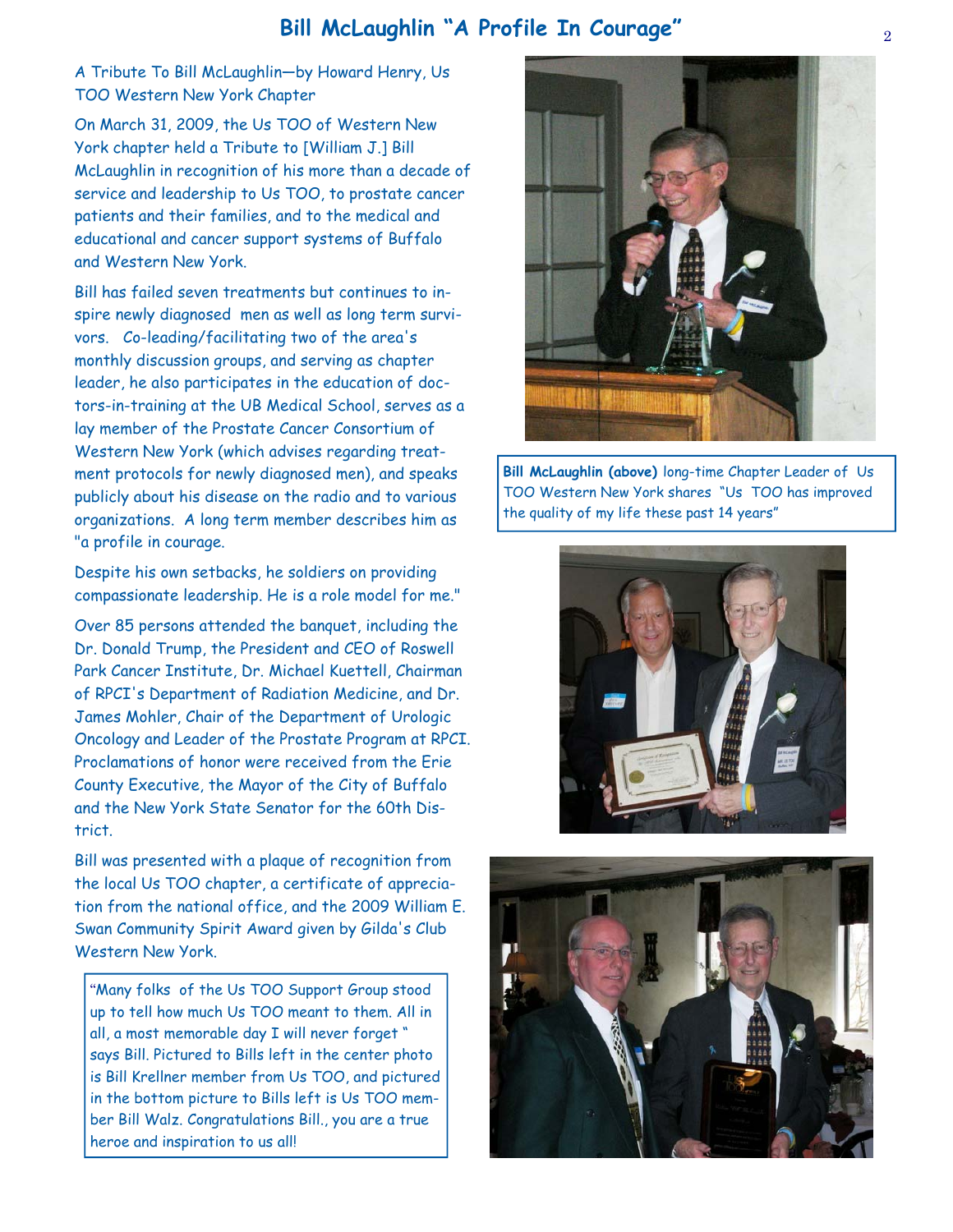## **PRESS RELEASE MAY 23, 2009**

## **Campaign Planning More than 20 Events and Increasing Ad Outreach**

Pints for Prostates, a campaign that uses the universal language of beer to encourage men to take charge of their health, is expanding its presence in 2009. The grassroots effort will appear at more than 20 events during the year and is increasing its pro bono advertising blitz to reach more people.

"Pints for Prostates is just a year old, but the campaign is starting to gain traction. We're being contacted by people who want to help out by hosting events, donating ad space and getting involved in other ways," said Rick Lyke, a 48-yearold Charlotte, N.C., marketing executive and drinks journalist who had successful prostate cancer surgery in April 2008. "The fact is that nearly 4,000 men a week in the U.S. hear the words 'you have prostate cancer.' The key for these guys is detecting the disease in its early stages when treatment is nearly 100 percent successful. That's what Pints for Prostates is all about."

In its first year Pints for Prostates reached approximately 25 million people through a combination of donated advertising, news articles, appearances at beer festivals, and coverage on websites and blogs. The campaign's goal is generating awareness for PSA testing and regular checkups so that men can detect the illness before it has progressed.

All funds generated by Pints for Prostates benefit Us TOO. So far in 2009, Pints for Prostates has already held two events each in North Carolina and South Carolina, and one event each in California and Illinois. In the coming months the group has confirmed the following events "ON TAP"

"The growth of Pints for Prostates has been encouraging to watch," said Thomas Kirk, President and CEO of Us TOO International, which is based in Downers Grove, Ill. "Us TOO's mission is to educate and empower men and their family members so men and their loved ones can take an active role in their health care. We are able to reach a whole new group of men with a critical health message. The more men we reach, the more lives will be saved."



From left to right Joan Harris, Susan & Greg Bavisotto, and Phil Harris from Us TOO Wake County , North Carolina along with Rick Lyke, Us TOO Board Member, man the "Pints Booth" at the Raleigh Beer Festival in May. raised over \$2500 that day!

## **"ON TAP"**

3

**June 7 : The Great Flanagan's Beer Festival, Louisville, KY** 

**June 20: Green Dragon Bistro, Portland, OR** 

**June 20: Rogue Ales Public House, Newport, OR** 

**June 20: Eugene City Brewery, Eugene, OR** 

**June 20: Issaquah Brewhouse, Issaquah, WA** 

**June 20: Rogue Ales Public House, San Francisco, CA** 

**June 20: Hub City Brewing Co. Stanley, IOWA** 

**June 21: Falls Tap Room, Raleigh, NC** 

**June 25: Thirsty Thursday, Visalia Rawhide Park, CA** 

**July 2: Rogue Ales Public House, Astoria, OR** 

**July 23: -26th Oregon Brewers Festival, Portland, OR** 

**July 24: Rogue Distillery & Public House, Portland, OR** 

**Sept. 17: The Pub at Polaris Fashion Place, Columbus, OH** 

**Set. 24-26, Great American Beer Festival, Denver, CO** 

**Sept. 25 –All About Beer Magazine's Hop Heroes, Denver, CO** 

**Oct. 2: World Beer Festival, Durham, NC**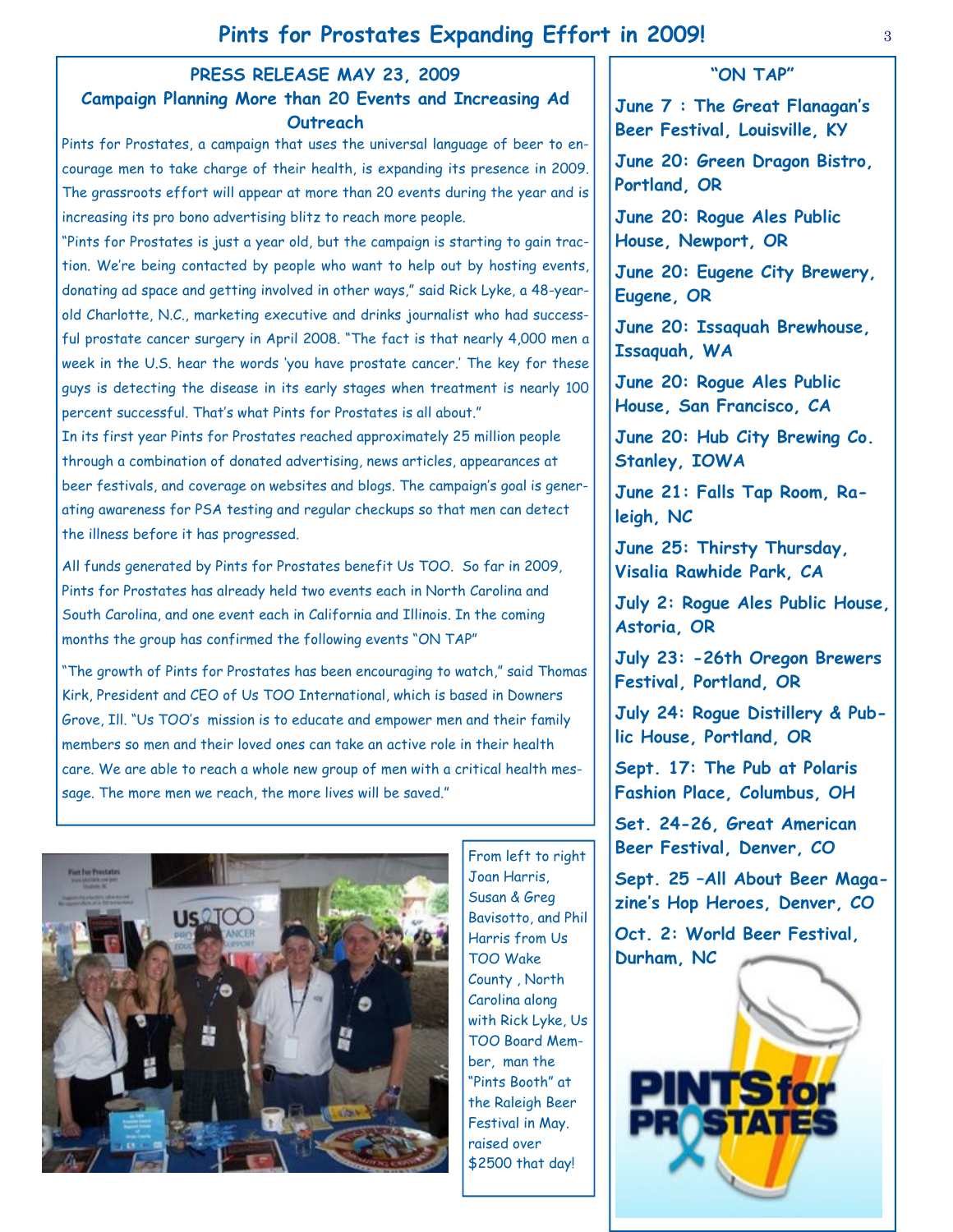# 4 **Virginia Chapter Leaders Spread Awareness & Pay Homage to a Friend & Fellow Survivor...**





Founder, Mentor, Friend September 5, 1947 - February 1, 2009

From left to right, Fred Gersh, Dick Gillespie and Jim Kearns Charlie Brown passed away on February 2, 2009. He attended the Us TOO Lake Ridge group.

On April 26, 2009 at the Collingwood Library over looking the Potomac River in Alexandria, VA., Fred Gersh (left) from the INOVA Alexandria Hospital Us TOO Support Group along with Dick Gillespie, (center) and Jim Kearns (right) from the Lake Ridge-Potomac Hospital Us TOO Support Group participated in "Britain on the Green" a car show, which included a wide variety of British automobiles. The show was co- founded by Charlie Brown who attended the Us TOO Lake Ridge group. Charlie passed away in Feb 2009 due to complications from his prostate cancer. They guys manned an Us TOO table at the event and also took donations in honor of him.

"Charlie had been a very active member our group the past twelve months. Afflicted by advanced stages of prostate cancer, Charlie sought out new medical information as much too help his fellow survivors as to find is own cure. Passionate in his quest for the best physicians and latest available treatments, he clearly influenced others to become "empowered patients" to research and take responsibility for their own treatment. We will always remember Charlie as uniquely positive role model for others with similar maladies", shares Dick Gillespie. "He fought a good fight and he always kept a positive outlook, we will remember Charlie fondly", said Jim Kearns. Per Charlie's request, all donations in his name were donated to Us TOO International. Charlie's memorial website has been set-up @ www.charliebrownphoto.com. Prostate cancer kills one man every 13 minutes.

"Be kinder than necessary because everyone you meet is fighting some kind of battle"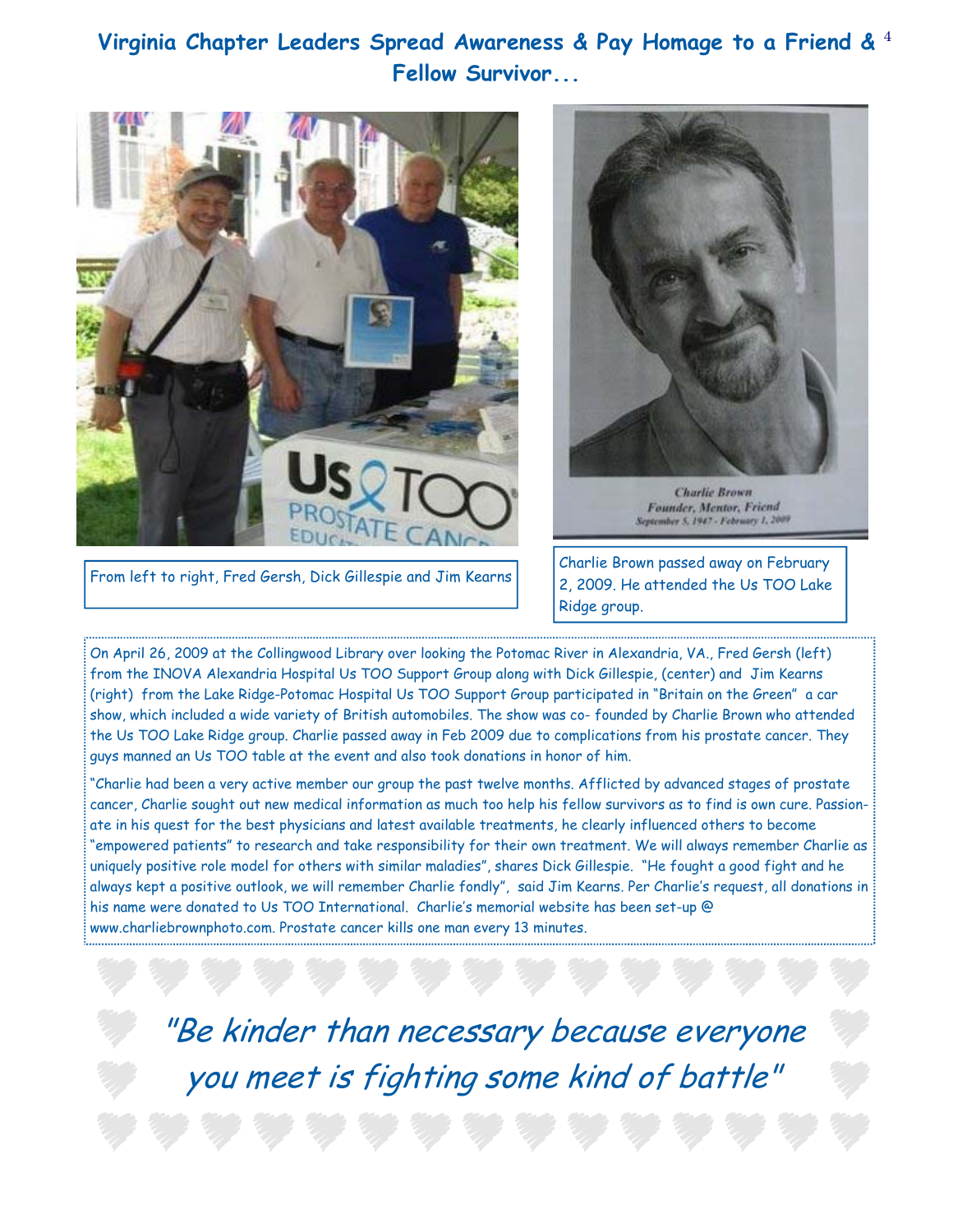# **Dennis & Ruth Gibson Honored for Outstanding Leadership!**



Us TOO International recently presented Dr. Dennis Gibson, a family counselor and clinical psychologist, and his wife, Ruth Gibson, with a Certificate of Recognition for their leadership and outstanding contributions to the organization's Palmieri Chapter that meets monthly in Lombard, IL.

Diagnosed with prostate cancer in 1995, Dr. Gibson joined Us Too to learn all he could about his disease. Then, in 2002, when told he had a deadly, incurable lymphoma, he said to himself, "I've been here before. I know what I must do."

Many cancer patients say they don't want to learn anything about their cancers, Gibson says, but leave it all up to their doctors, never hoping to know as much about the cancer as their doctors know. Adds Gibson, "These patients are missing the point."

He learned just as much or more about his prostate cancer, not only from the medical professionals who regularly speak at Us Too chapter meetings and his own personal research, but by interacting with fellow support group members, who willingly share their experiences with the disease, including news about breakthrough technologies and treatments available to patients.

When Joseph Palmieri, a founder of the Lombard, IL Us TOO chapter, died in 1995, Dr. Gibson volunteered to lead the chapter with the help of his wife, Ruth, "as a way for us to give back to the group that helped save my life."

After serving as moderator for more than 12 years, often despite grueling treatments for his lymphoma, Gibson stepped down from his leadership role, and Ruth accepted the responsibility until a new steering committee of support group members was formed.

Dr. and Mrs. Gibson, professional speakers and co-authors of four books, continue to direct Wheaton Counseling Associates, Glen Ellyn, IL.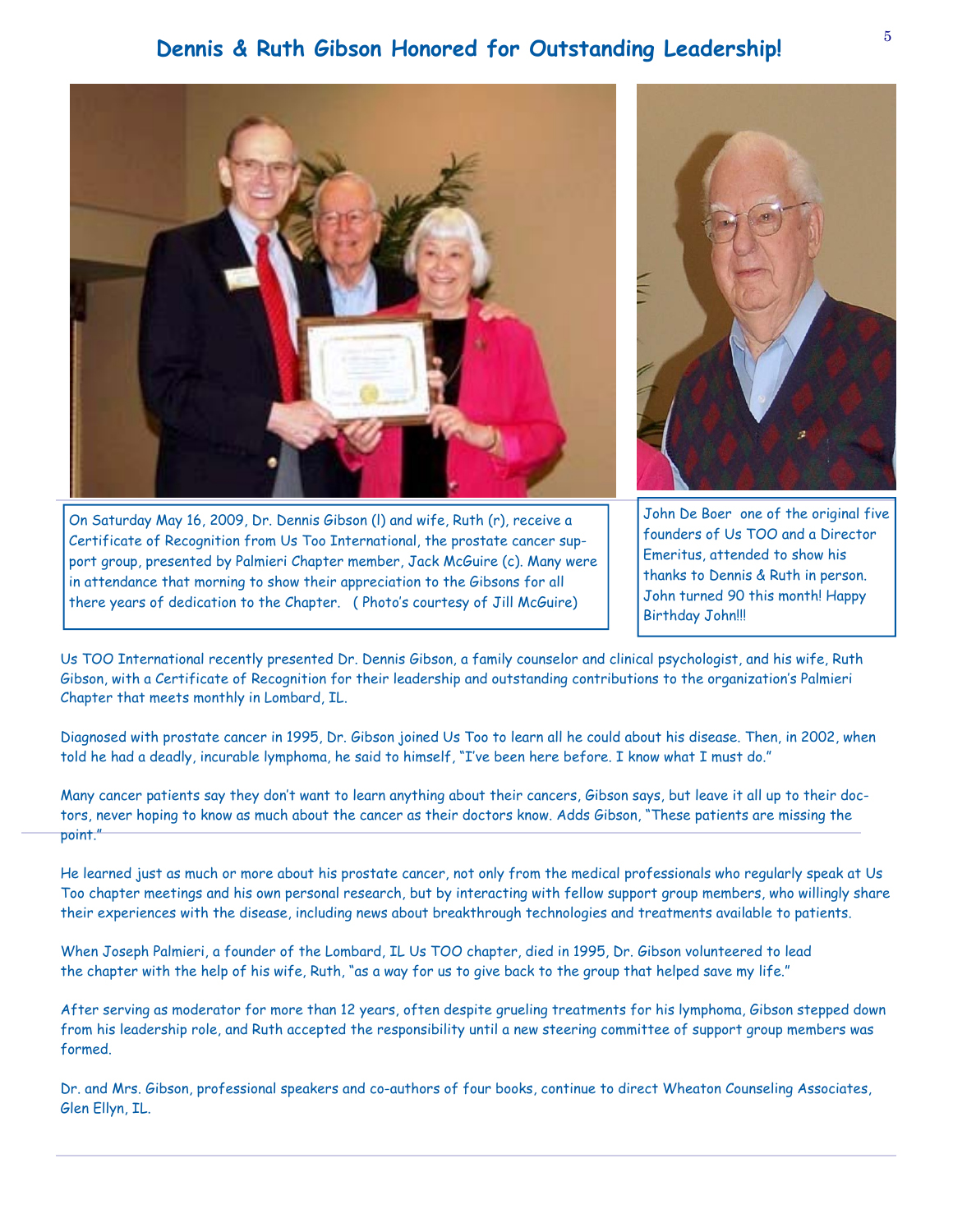# <sup>6</sup>**George Mirich Organizes Promoting Awareness in "High Traffic Areas"**

**With September being right around the corner, we wanted to share a "creative" way to spread awareness about prostate cancer that was done by the Us TOO Sierra Vista Group last year.** 

Us TOO International Sierra Vista Chapter, a prostate cancer support group serving Cochise County, launched an awareness campaign to remind men of the importance of early detection when it comes to surviving prostate cancer.

Restaurants, bars, health clubs, movie theaters, health care centers, churches and workplace restrooms are displaying a laminated message in men's restrooms, listing the seven warning signs of prostate cancer. The signs, provided to the different establishments free of charge by Us TOO, are funded by members of the support group.

"We're placing our signs in establishments with heavy traffic," said George Mirich, who is a prostate cancer survivor and the local Us TOO chapter leader. "Response has been overwhelming. The signs have been extremely well-received by the community."

While the immediate goal is to scatter 300 signs throughout the county, Mirich said the project will be ongoing, long after the first 300 are posted.

"So far, we've posted 80 of them," Mirich said. "We've hit Sierra Vista, Bisbee and Benson, so we still have a ways to go. After we reach our 300 goal, we're going to change the warning and distribute signs for women, too."

The women's message will urge ladies to remind their partners to get prostate exams and will include the list of prostate cancer warning signs.

"September is National Prostate Cancer Awareness Month, so we launched our awareness campaign to go along with the national program," he said.

Mirich recommends annual prostate exams for men 45 and older.

Willie Cotton is one of the group's founding members. He shouldered the role of chapter leader for 16 years until Mirich stepped in as the new leader in 2006.

**US2TOC** 



Hoping to convince men to get screened for prostate cancer, George Mirich of the Us TOO Sierra Vista Chapter places an informational poster in the men's bathroom at a West End Business. (Ted Morris-Herald/Review)

## **Message Board**

- **Still looking for items for the online auction! Contact pam@ustoo.org**
- **Chapter Leader PASSCODE available by calling 1-800-808-7866**
- **SEA BLUE CHICAGO PROSTATE CANCER WALK Sunday Sept. 13**
- **PCRI Conf. Sept. 12-13**
- **Please call the office to let us know if you want to continue to receive the HotSheets and cover the shipping costs.**



June 8, 2009 -June 23 2009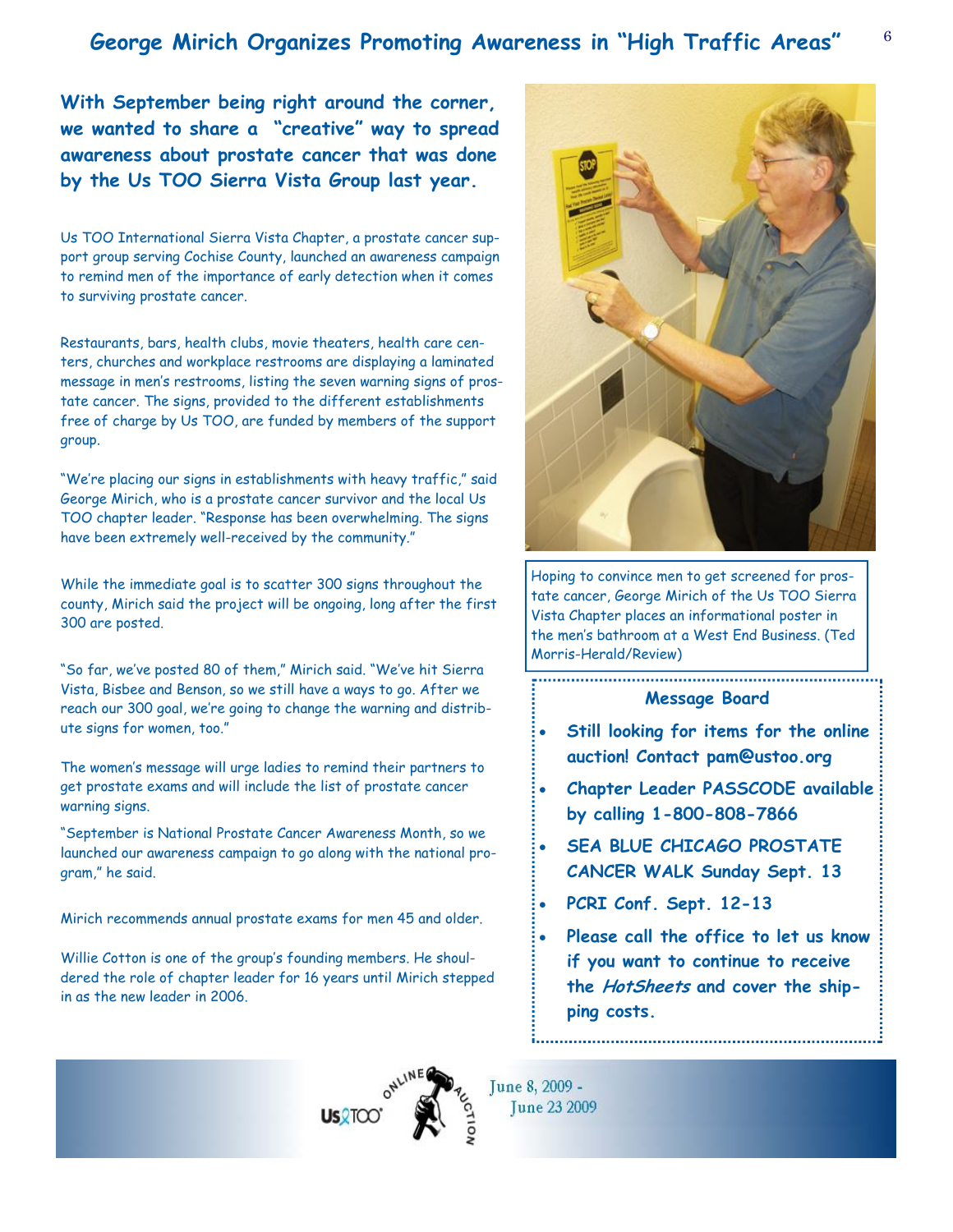# <sup>7</sup>**Learning, Living & Loving. A Call to Action in Prostate Cancer is Launched**

## **Treat the disease and the man, urge advocacy groups worldwide.**

**Vast improvements in prostate cancer recognition, management and treatment are needed, according to influential prostate cancer groups, speaking today on the occasion of AUA meeting in Chicago. In particular, a Charter for Change called Learning, Living, and Loving draws attention to the impact of prostate on a man's love life which can be affected due to changes in his sexual function, and changes in the way he perceives his own masculinity.** 

**The charter from 13 major prostate cancer groups in the US and Europe calls on policy makers, patient groups, healthcare professionals, pharmaceutical companies, the media and the public to advance the early detection, diagnosis, treatment and management of prostate cancer, and take effective steps to improve the handling of the "whole man" - mind, body and spirit.** 

**This group of 13 organizations, The Worldwide Prostate Cancer Coalition agree that this is an area which is absolutely key to a man's quality of life and there needs to be a cultural shift in the way it is approached and managed.** 

**Immediate past Chairman and Board member Emeritus Jim Kiefert, his wife Mo, former White Sox star Moose Skowron, Us TOO Staff member Pam Barrett, Us TOO Chapter Leader Russ Gould, Skip Lockwood, Executive Vice President/CEO of ZERO, Douglas & Sandy Jardine of Arizona, Tom Kirk President/CEO of Us TOO attended the meeting, along with many others, look on as Jim Kiefert signs the Learning, Living, and Loving charter. The full article on this story appears on page 2 of the June HotSheet .** 



"Prostate cancer is reaching epidemic status. It is possibly one of the biggest challenges to men's health in the world today but through the charter, we're urging men to take control of their own healthcare. Men should put their best healthcare team on the field. That's to say they should assemble the best team of doctors and researchers around them for advice on treatment options, and draw strength from the loving support of their family, to help them manage the impact the disease can have on how they feel emotionally , on their love life and on their feelings of intimacy with their partner", comments Tom Kirk, President/CEO of Us TOO.

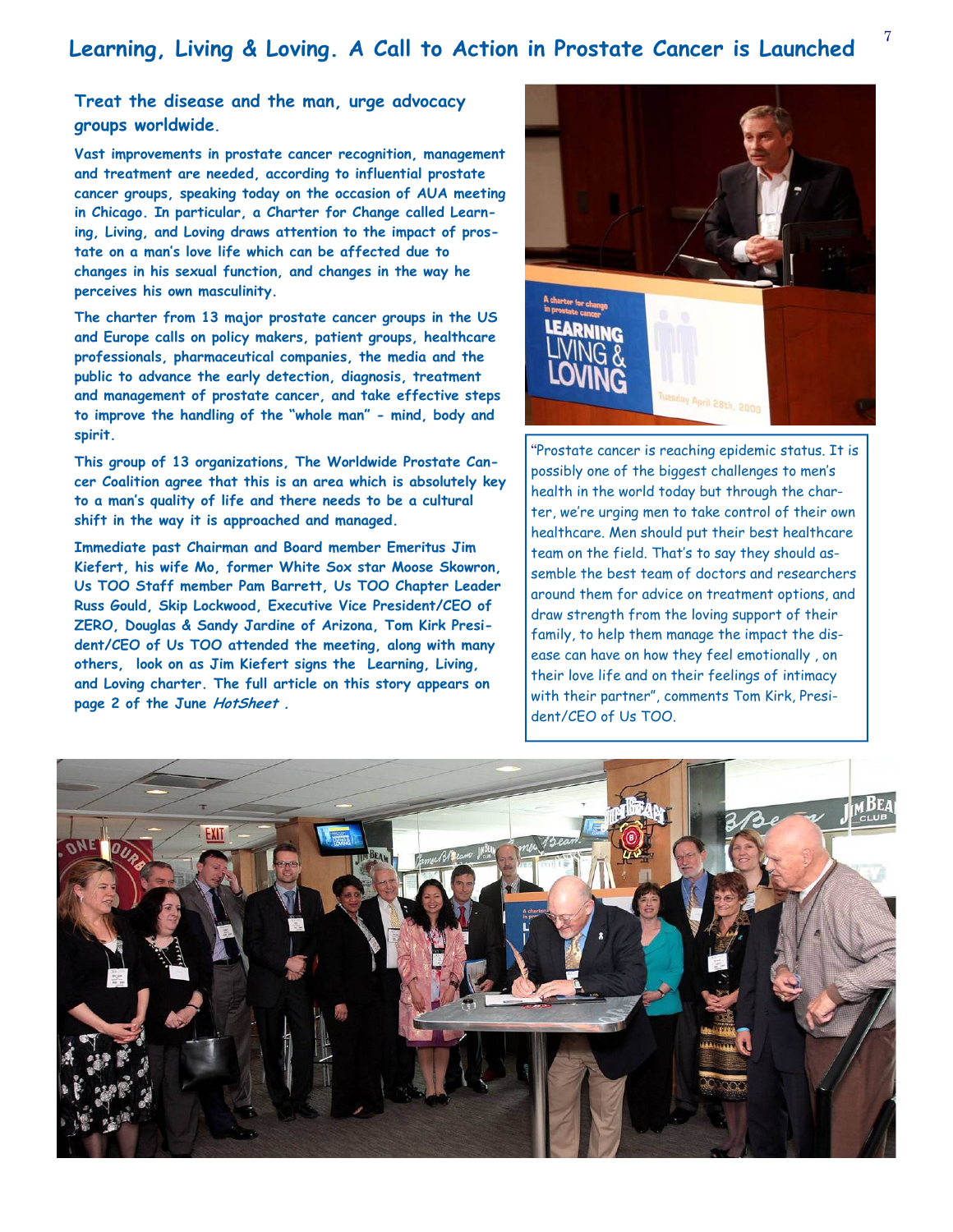

**Rick & Cathy Lopez** 

## My Prostate Cancer Journey

## BY RICK LOPEZ TWO YEARS AS A PROSTATE CANCER SURVIVOR

Following is part of a series of true personal stories about men's experience with prostate cancer. These men tell their stories with the hope that they will help someone else traveling the same road. Before this journey, I knew nothing of prostate cancer. I had no clue of this "old man's disease ." I had no family history and knew no one personally who had it. I saw my primary care doctor, had semi-regular physicals, was generally healthy with a good job, great family and a comfortable life.

After turning 40, I asked my out-of-town doctor if he was ever going to check my prostate as part of my physicals . His response was always, "Don't worry about it, you're not 50 yet." During my mid-40 s, I developed urology issues which resulted in two uncomfortable surgeries. I even asked my urologist if he was ever going to check my prostate and I was told that I was a young man so, "Don't worry about it."

 To the "experts" who make PSA screening recommendations and the doctors who delay the screening for prostate cancer until age 50, I am simply an unfortunate statistic . They know by waiting until age 50 to screen for prostate cancer that a certain percentage of men will fall through the cracks — have advanced prostate cancer by the time of diagnosis. Well, that's me — a son, husband, father, grandfather, uncle, nephew, friend to many and, most of all, a young man who would like a chance at a long life...Rick Lopez

In May 2007, at age 47, I had a yearly physical which included some blood work. The following week my doctor called me at 7:30 a.m., which I found odd since he had never called me before, and he said that my PSA was elevated and he was concerned . I scheduled an appointment and learned that my PSA was 14 and my Digital Rectal Exam (DRE) was abnormal. My doctor suggested I follow up with my urologist.

**With all of the con-**

**troversy going on** 

**now regarding PSA** 

**testing, to "Screen"** 

**or "Not to Screen",** 

**we wanted to share** 

**Rick Lopez's story,** 

**a very young man,** 

**with "Bone Mets" at** 

**age 47. Rick doesn't** 

**want anyone to "fall** 

**through the cracks".** 

 Since my previous urologist had retired, I sought out another at OHSU. My Dr. was very informative and this inspired me to do some research into my medical records. To my amazement, my PSA was elevated in one of my previous physicals and even though my medical records states, "Patient notified but patient did not respond," I have no recollection of that. I was obviously upset but needed to focus on present issues.

 Following a prostate biopsy , I received a call at work that they found cancer. My wife and I decided that among the treatment options, surgery (prostatectomy) was my best bet. That choice went out the window when my full body bone scan showed that the cancer had already spread to my ribs, spine and skull, meaning a cure was not in sight. My PSA had also risen to 22. How different my diagnosis /treatment might have been had I undergone a PSA test seven years earlier.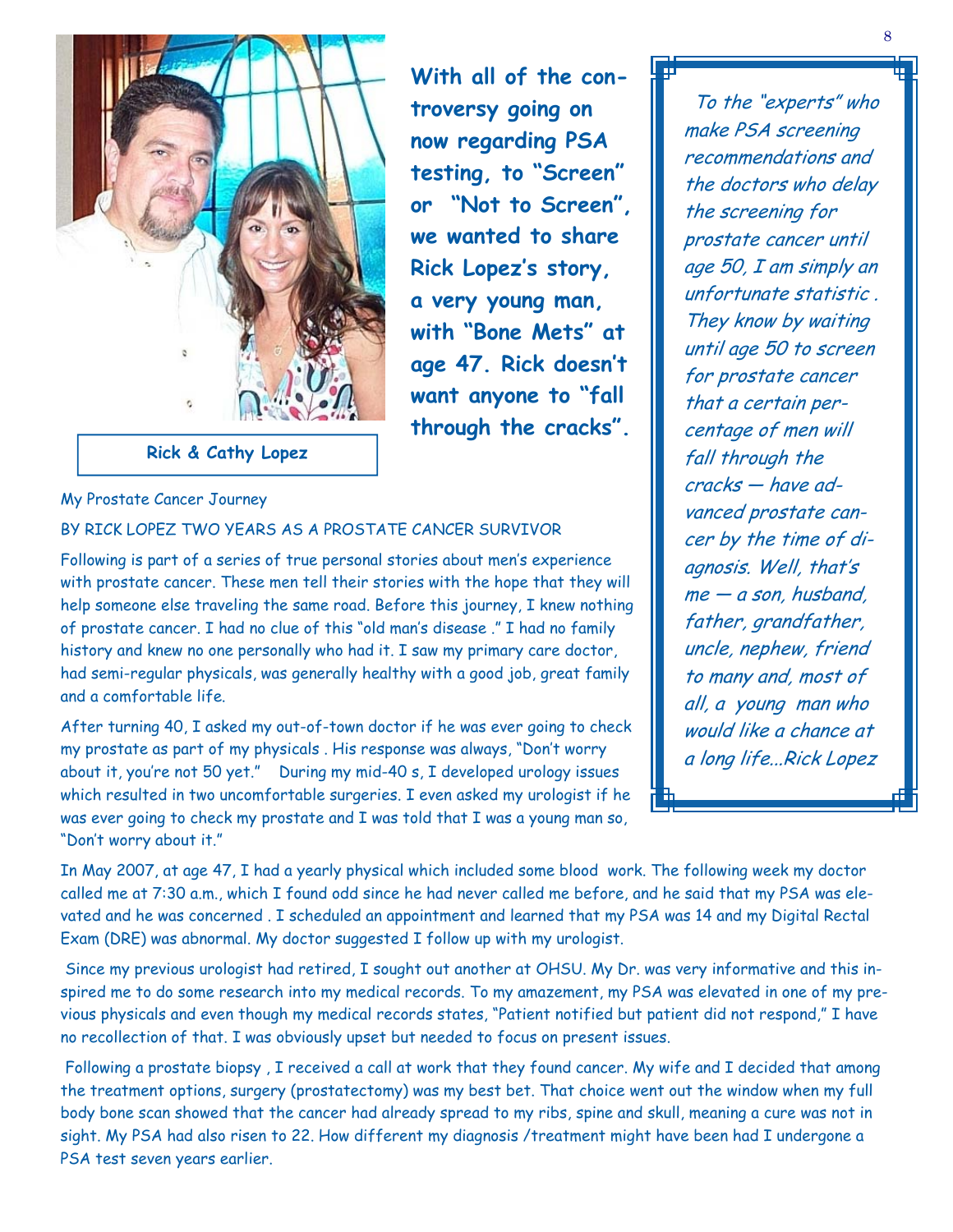# **Rick Lopez story –cont.-**

There are few choices for treatment when the prostate cancer has metastasized outside the prostate, so I was put on Lupron, a hormone therapy to rid my body of the testosterone that feeds the cancer, but which subjects me to debilitating hot flashes. Lupron works until the cancer finds a way to grow without the testosterone, which could be months or years. I am now in month 21. In addition, I also started the intravenous Zometa therapy to protect my bones from the effects of Lupron.

At this time I feel good, but still experience some hot flashes and have bouts with rib and joint pain. The larger the joint, the more painful it is. I have good days and bad days. I am in good spirits and still working full time, but it is becoming more and more difficult .

Following my diagnosis, I attended the Us TOO/Man to Man Chapter in Florence, Oregon. I was refreshed to find that I was not alone in this battle. The meetings were informative for all and I would recommend them for all men and their families. This disease not only affects me but everyone around me. One of my children acted like it was nothing, one was deeply sorrowed and another was going to find a cure and advised me in nutritional and lifestyle changes. It is painful to see the ones you love being in emotional distress and unable to "fix it."

 To the "experts" who make PSA screening recommendations and the doctors who delay the screening for prostate cancer until age 50, I am simply an unfortunate statistic . They know by waiting until age 50 to screen for prostate cancer that a certain percentage of men will fall through the cracks — have advanced prostate cancer by the time of diagnosis. Well, that's me — a son, husband, father, grandfather, uncle, nephew, friend to many and, most of all, a young man who would like a chance at a long life.

I haven't given up on that, but know the odds are not in my favor. I have worked my way through the five stages of dying: Denial, Anger, Bargaining, Depression and finally Acceptance. Although being raised in a Christian home, I was never an overly religious person until I heard this voice tell me (as clear as a bell), "Something good will come of this, Rick." Those simple words have helped me exemplify what is truly important in my life: God, Family and Friends.

This walk of faith has helped me through some of the toughest times in my life and brought me, along with my family, to a place of understanding and reality with our Lord. Although there are many things I would still like to accomplish, I am at peace and have reassurance now that my life has been full and I'm confident that I know where I am going when I leave this earth….Special thanks to Rick for sharing his story and to Bob Horney for sharing Ricks story with us.

Be sure to read the article on the front page of the June HotSheet that talks about AUA's new position on screening at age 40.

**At the 2009 March Us TOO Board Meeting, the Board voted unanimously to change its screening recommendations from age 45 for all men and 40 if at high risk to 40 for all men and earlier for those at risk.** 

- **For African American men or men that have a family history of prostate cancer, ask your doctor for an annual prostate exam earlier than age 40. For ALL men by age 40.**
- **Get both a PSA blood test AND a digital rectal exam (DRE) annually.**
- **Track your PSA score (Prostate Specific Antigen), which gives important information about your prostate gland.**
- **A change of 25% or more is a red flag-see your doctor for followup.**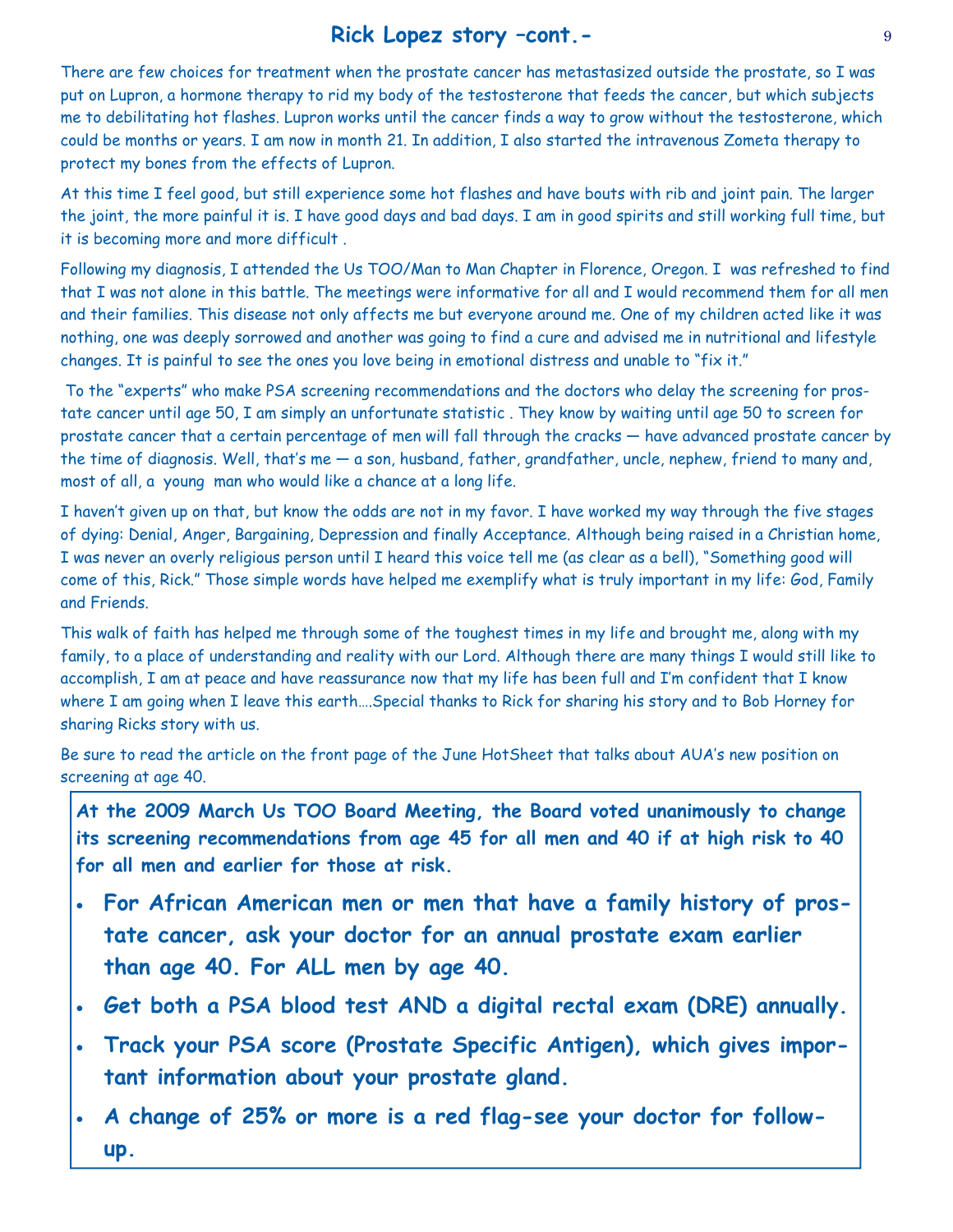



**Welcome to a Chapter News series brought to you by the Us TOO's Companions and Family Advisory Panel.** 

**These articles, addressing every day life situations faced by those living with prostate cancer, are designed to support you and your spouse/partner and family members.** 

## **Reclaiming Intimacy - One Couple's Journey**

by Jo Ann Hardy

## **Diagnosis**

In 2000, my husband, Jerry, was 46 years old and I was 43. We were about to celebrate our 24th wedding anniversary and life for us was good. Our daughter was a sophomore in college and we were greatly enjoying our "empty nest".

 Jerry had a few complaints of a slight urinary problem, which we thought was an infection. The doctor ordered a PSA test as part of his discovery process, having already established a baseline PSA the year before, which was 2. During this particular visit, Jerry's PSA was only a relatively low 4.5, but before we knew it we found ourselves sitting in a urologists office facing a prostate cancer diagnosis. There was no family medical history for him, so it was quite surprising. Jerry's 47th birthday gift was a clean bone scan.

## Seeking Options

After initial shock, we begin to research all of the treatment options and to "doctor shop". While reviewing anticipated outcome, we also looked at all of the side effects of each possible treatments, one of which was erectile dysfunction, associated with several treatments. Ultimately, we chose an option we thought provided the best chance of long term survival.

Once the doctor and hospital were chosen, plans were made for a radical prostatectomy, which took place right after Thanksgiving. I cannot emphasize how important the concept of "doctor shopping" or "interviews" is. As patients and caregivers, we are our best and most passionate advocates! It is so important to find a physician that is not only highly skilled and educated, but also, one that relates to you in a manner that is comfortable for you.

## A New Challenae

Once Jerry recovered and went back to work, we started to be more concerned about sexual intimacy. The nerve sparing procedure left Jerry with feeling and sensations, but only a partial erection. One of our favorite urologists describes it like this: An erection is like a three legged stool; You have to have all three legs for it to work! Is it firm enough, does it last long enough, can you get it when you want it! If one of the three elements does not work consistently, then, you might want to seek the advice of your doctor. And so, we did!

We tried oral medications first (Viagra and Cialis) and then the caverjet injections which did not work for us. Most urologists who specialize in ED recommend that the patient move along the continuum starting with the least invasive modalities of treatment to see if they are successful before giving thought to surgical intervention, which is not reversible.

We kept the lines of communication open and talked a lot about it, but it really was a sad time for us. At the same time, let's be clear: we weren't just twiddling our thumbs as we searched for answers. For us, the inability to have intercourse was not the same as the inability to be sexually intimate! We found plenty of fun things to do along the way.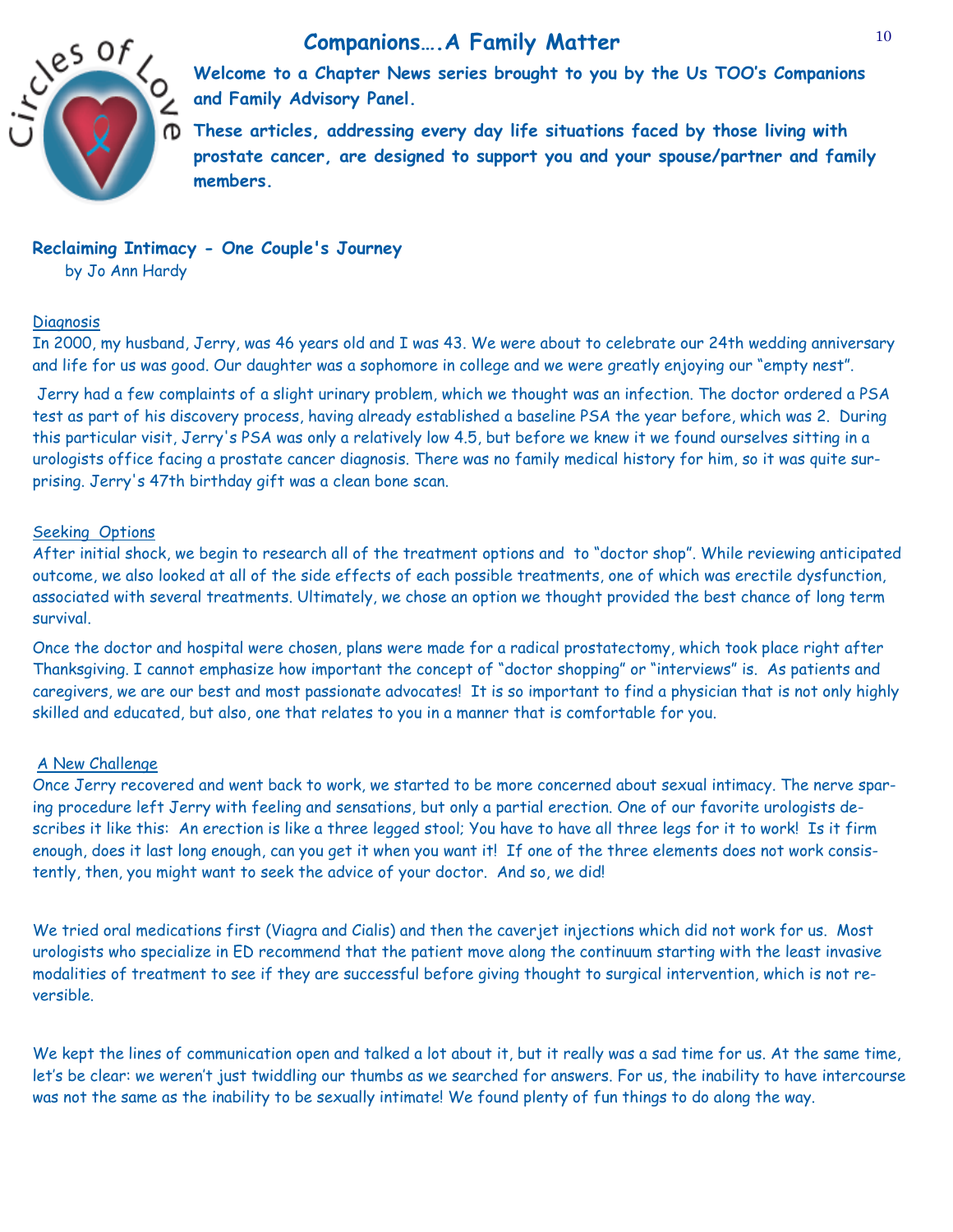# **Reclaiming Intimacy - One Couple's Journey –cont. -**

## Our Choice

After the radical, we allowed enough time for all of the nerves to heal but, after waiting almost 3 years for Jerry's erections to return, we decided to have a penile implant. Many urologists suggest that if an erection has not returned by the end of the first year after treatment, that most likely, it will not.

We realize that all couples have to find their own comfort level, but for us, the ability to have intercourse was extremely important. We wanted to see if this was a way that we could restore that special part of our relationship.

As we talk to many patients, so often, there is a resignation that there are no solutions available, and that maybe the ability to have intercourse was never that important anyway. This really saddens me, because sometimes patients and partners give up. Maybe it's embarrassment, or old messages that replay in their heads, frustration, or difficulty in communicating that keep them from seeking other answers. For other couples,

it really is ok, and they have found other ways to express their intimacy that are satisfying for them both. But, for us, after trying and researching our options, and some more doctor-shopping, Jerry had a penile implant.



Usually patients were receive a penile implant come home from the hospital the same day as the procedure. It is generally referred to as a 23 hour surgery, and in our case, Jerry did stay overnight. A far as recovery, after swelling from the surgery goes down, it is far easier to have a better outlook on the reason you had the surgery! Warm baths 3 times a day were definitely a highlight.

The surgery was successful and, once again, we have reclaimed a satisfying level of intimacy. It was a long journey but well worth it!

## What We Learned Along the Way:

1. It is possible to reclaim intimacy after prostate cancer treatment.

2. Letting go of embarrassment and start talking! Have frank discussion with each other and your doctor or change doctors, if you need to!

- 3. Be willing to explore options and be committed to finding a solution.
- 4. Become educated about the options.
- 5. Have hope!

**Please feel free to share your personal stories for consideration for the Chapter News! Send to terri@ustoo.org** 



woman to serve on the Us TOO Board of Directors and serves as chair of the Program Committee. In September 2000, at the age of 46, Jerry faced a diagnosis of prostate cancer. Jerry and Jo Ann are faithful members of the local Us TOO group at St. Mary Mercy Hospital in Livonia, Michigan.

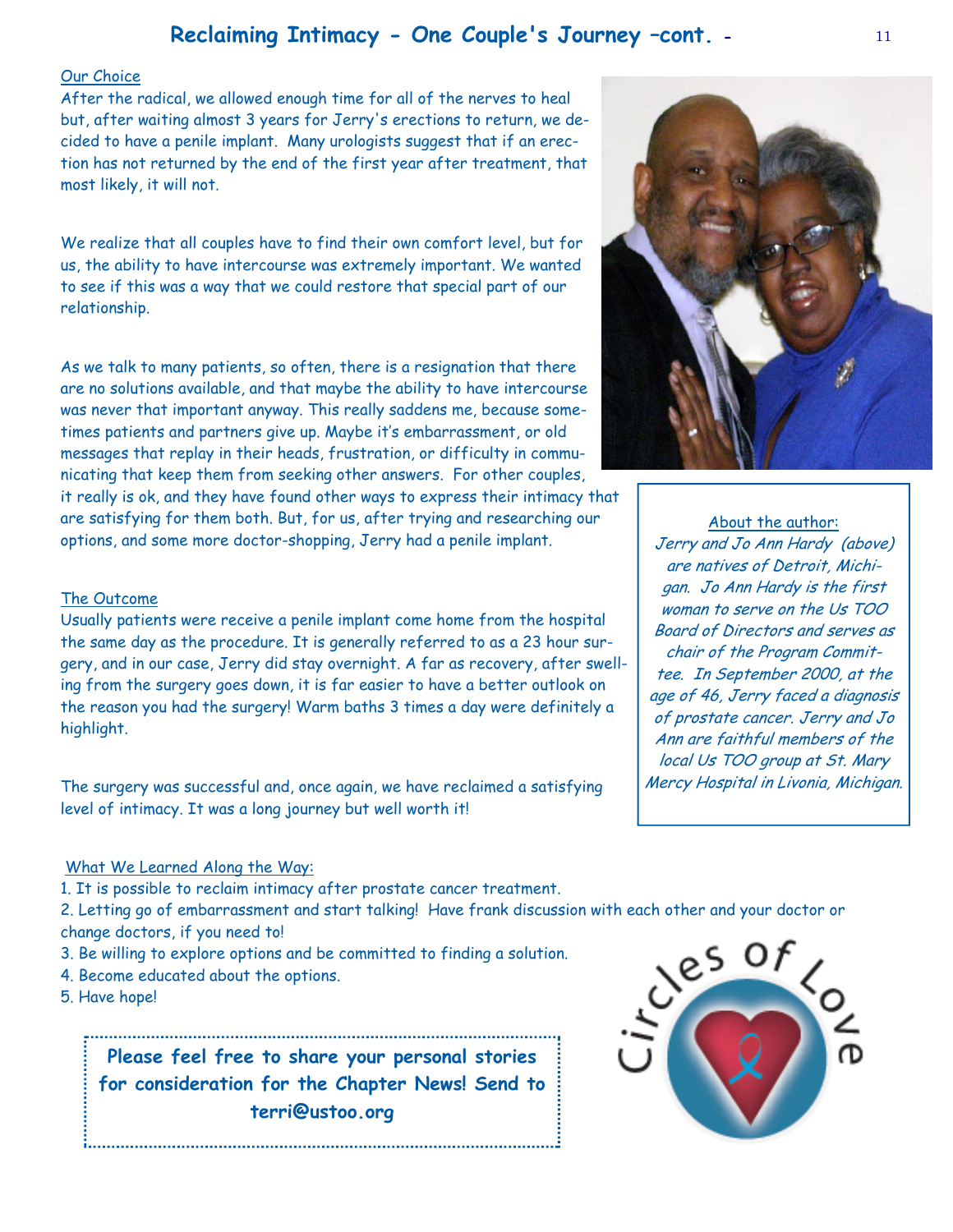#### 12 **Empower Prostate Cancer Survivors with Nutrition and Cooking Classes**

By Jennifer Reilly, R.D.

It is well known that prostate cancer risk is strongly linked to what men eat. Boosting intake of vitamin-rich vegetables and fruits, for example, strengthens their immune systems and helps knock out cancer cells.

Diet may also help beat prostate cancer after it has been diagnosed. Scientific studies have shown that a low-fat, high-fiber diet can help eliminate hormonal aberrations linked to prostate cancer and may help improve survival.

Many cancer survivors are unaware of the influence of diet on cancer. Since 2001, The Cancer Project, a national nonprofit that educates the public about the benefits of a healthy diet for cancer prevention and survival, has hosted nutrition and cooking classes to empower cancer survivors and their friends and family. These courses teach lifesaving nutrition information and cooking skills to turn every meal into a dose of good nutrition.

The Cancer Project's Food for Life Nutrition and Cooking Class Series, now held in 80 cities across the country, helps cancer survivors take advantage of the healing power of foods. Designed by physicians, nutrition experts, and registered dietitians, each class includes information about how certain foods and nutrients work to promote or discourage cancer growth, along with cooking demonstrations of simple and healthy recipes that can be recreated easily at home.

Scientists have long been accumulating a large body of evidence on the influence of diet on cancer. Time and again, precious phytochemicals found in plant foods are credited with boosting immune strength and inhibiting disease progression. Choosing fiber-rich legumes, grains, vegetables, and fruits helps keep many types of cancer, including prostate cancer, at bay.

A 2005 study by Dean Ornish, M.D., best known for his groundbreaking research on the benefits of a low-fat, vegetarian diet for heart disease, shows that a plant-based diet may help slow prostate cancer progression. After one year on a low-fat vegan diet, complemented by moderate aerobic exercise and stress management, the prostate cancer survivors in the Ornish study found their PSA levels decreased by 4 percent. PSA, or prostatespecific antigen, is a biological marker for prostate cancer. A control group saw its PSA levels rise by 6 percent.

Now, prostate cancer survivors and their families can learn how to make positive changes to their own diets. The Cancer Project's Food for Life courses are a unique and effective method of teaching people practical ways to put the power of nutrition to work in their battle against cancer.

The Food for Life series covers a variety of cancer-related nutrition topics and demonstrates how to prepare several meals loaded with antioxidants and phytochemicals, high-fiber and low-fat foods, and healthy dairy alternatives. The series also provides information on planning meals and maintaining a healthy weight.

This program matches scientific research about healthful foods and protective nutrients with simple take-home recipes and resources to help win the battle against cancer. The series includes courses entitled "Fueling Up on Low-Fat Foods," "Favoring Fiber," "Cancer-Fighting Compounds and Immune-Boosting Foods," and others. Participants in every class enjoy a delicious meal loaded with nutrients and tips on how to recreate the meal at home.

All course attendees receive a loaner copy of The Cancer Project's new book, The Cancer Survivor's Guide: Foods that Help You Fight Back! The book includes hundreds of new recipes and the latest research on using foods to prevent cancer and improve survival. To download a free copy of the book, go to CancerProject.org/Guide.

For current class listings, please visit the Cancer Project's Web site, CancerProject.org. To work with a local Food for Life instructor and host a nutrition and cooking class at your organization, please e-mail info@CancerProject.org.

If there are no Food for Life instructors in your area, your organization can still help spread the word about The Cancer Project's lifesaving resources. The Cancer Project's Educational Alliance Program allows educational, medical, and culinary institutions to adopt the Food for Life curriculum for their own programs. For details, please e-mail info@CancerProject.org.

Jennifer Reilly, R.D., is a dietitian with The Cancer Project, coauthor of The Cancer Survivor's Guide, and developer of The Cancer Project's Food for Life Nutrition and Cooking Classes for Cancer Prevention and Survival. Based in Washington, D.C., The Cancer Project is an affiliate of the Physicians Committee for Responsible Medicine.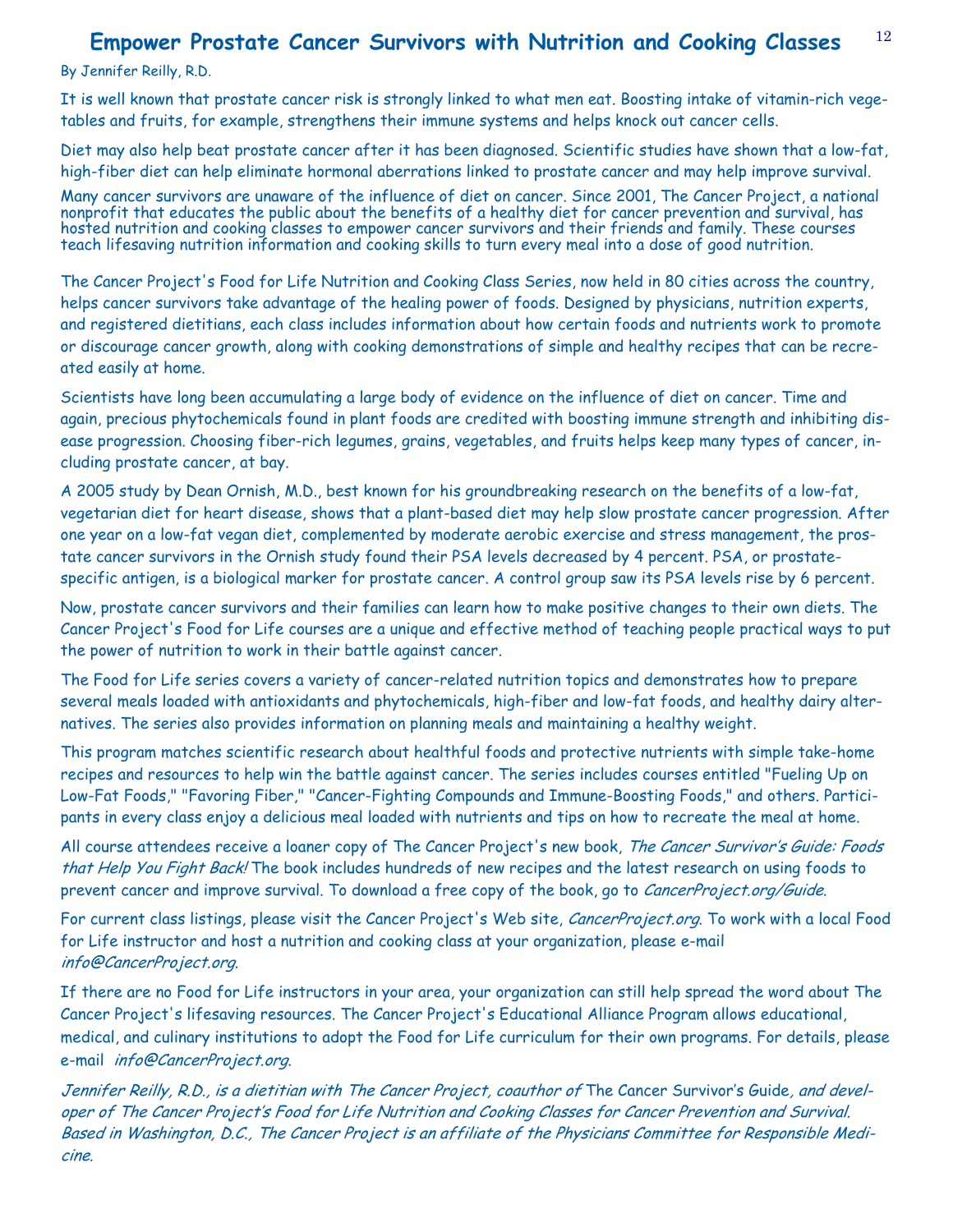# **Interesting AUA Meeting Topics**

The American Urological Association (AUA) held their annual meeting in April 2009 in Chicago. Us TOO was there with an exhibit manned by Us TOO staff, Chairman of the Board, Fred Mills, Russ Gould and Anant Kulkarni. Russ, Anant and staff were able to attend sessions, and found many topics that will interest you, both as survivors and as chapter leaders.

Anant Kulkarni and Russ Gould want to report to you information that is of value to the patients.

 Major topics are listed here and there may be others as we continue our review of the vast information presented at the AUA meeting. We will provide detailed articles on these topics in future chapter leader newsletters.

## Examples follow:

Supplements and Statins:

• How soy products, pomegranate juice, capsaicin, lycopene, and other supplements produce favorable results in prostate cancer patients.

Statin use was associated with lower PSA levels.

## ADT

It's association with fractures, obesity, and possible immune suppression;

Continuous versus intermittent;

New agents to use in ADT;

Agents to prevent osteoporosis.

## Active Surveillance & PSA Screening:

• Dr. Catalona (Northwest University, Chicago) and co-workers say that if PSA rises more than .04 ng/ml/yr, a biopsy is indicated. This work was supported by SPORE, a group in which some of our US Too members are participants.

• PSA level at 60 yr of age may indicate survival at 85.

Other issues were: PSA rise in African Americans (faster), sexually transmitted infections raise the PSA level, need of a formal program to continue active surveillance, PSA level and tumor volume.

## Biopsy:

• Saturation biopsy could miss cancer in the transitional zones.

Prevention of infection using antibiotics is critical in diabetic patients.

## Surgery:

Surgical complications become less frequent as surgeon becomes more experienced.



Russ Gould (left) has been a chapter leader in Chicago and a survivor with advanced disease for more than 10 years. Russ has also been part of the Us TOO University staff the past four years and is former Vice-chair of the Us TOO Board. Russ now staffs a full-time position with Wellness Place counseling prostate cancer survivors, thanks to funds raised through the partnership of Wellness Place and Us TOO at the Greater Chicago Prostate Cancer Run, Walk 'n Roll the last four years. Anant Kulkarni (right) is a retired pharmacologost and also an active Us TOO member/survivor for 10 years.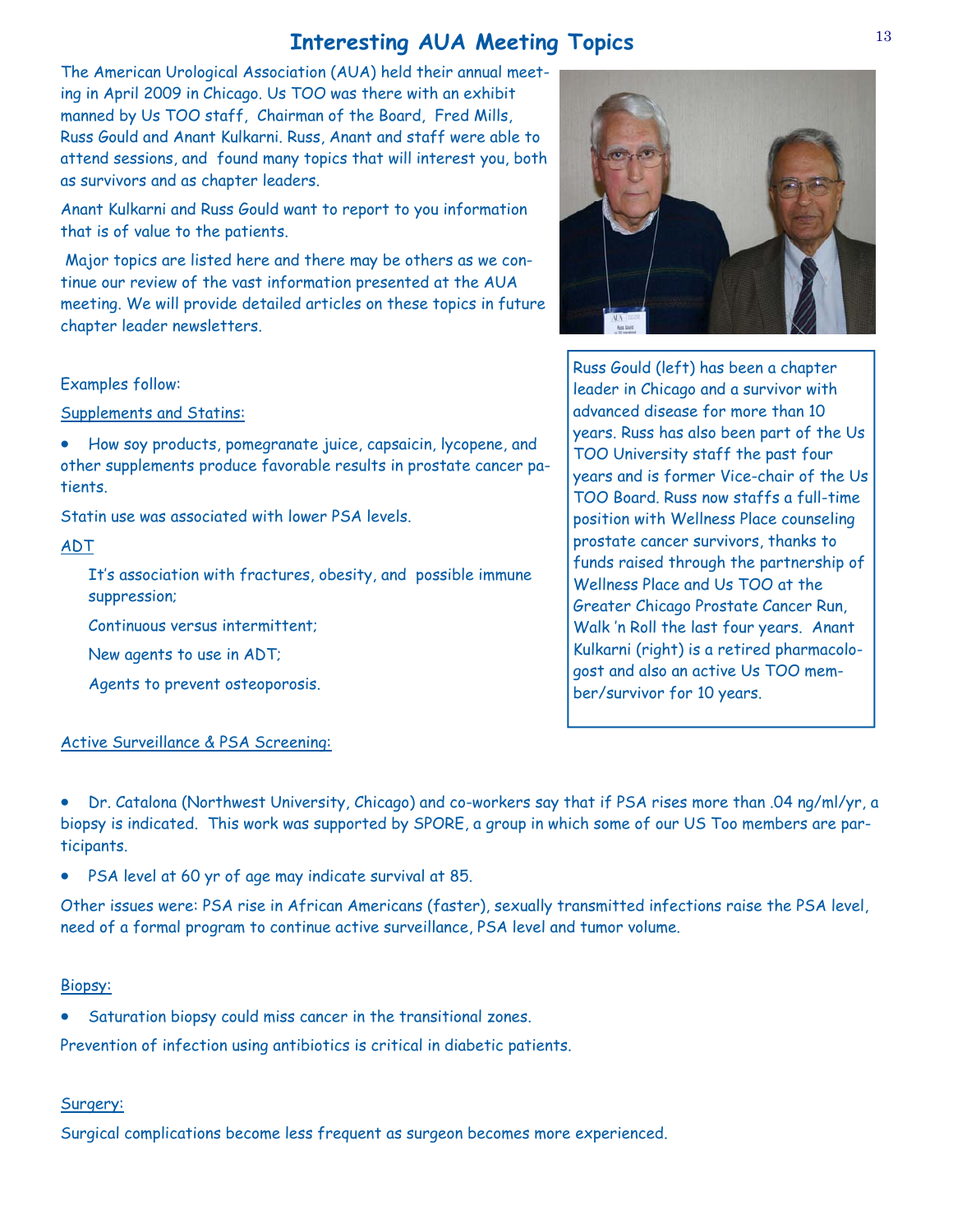# **AUA Meeting Topics – cont.-**

## Recurrence, Survivability, and Advanced Cancer:

PIN (perineural invasion) seen in the biopsy indicates earlyier PSA recurrence.

• 10 year survival of 90% of patients even with bladder neck involvement .

In organ confined high grade disease patients, surgery can result in almost 90% survival at 15 years.

## Erectile Dysfunction:

- Aggressive rehab (testosterone and dongs).
- Improvement after an exercise program.
- Use of cognitive therapy

## New Technologies:

- 5 and 10 year follow-ups after HIFU were reported.
- Evanston hospital research group is working on techniques to better visualize prostate margins during surgery.
- A new surgical method to prevent incontinence.

PCA-3, a new urinary marker for prostate cancer.

More details on these and other reports will be described in forthcoming issues of Chapter News! Keep a watch.

# **New SW Florida Chapter maintains attendance even after "Snowbirds" fly home!**



David Houchens (above center) Us TOO Board member visited the US TOO SW Florida Chapter last month. "Ted Gruver (above far right) is the Leader of the group. David Houchens shares, "Ted's group is excellent and an a good example of how effective a well run group can be.". He feels that this has to due with Teds diligence and dedication to his group. That week, Dr. David Wilkinson (above far left) a local Urological Surgeon spoke at their meeting. Dr. Wilkinsons group practice is very supportive of the efforts of Us TOO. Teds wife Susan (far right) is very supportive and attends each month to help out with the meetings.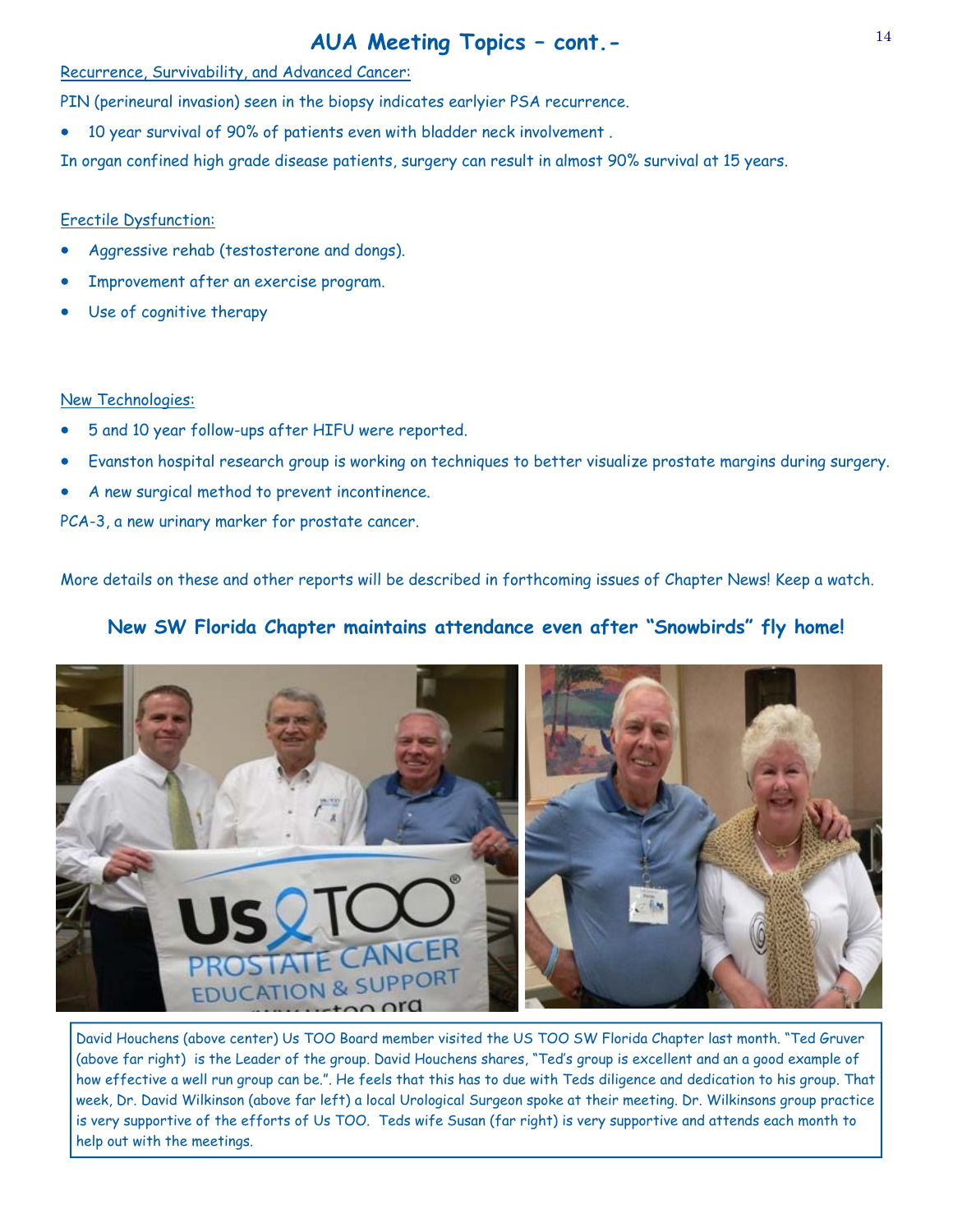## **Veterans Get Free Legal Help**

## BY BO PETERSEN

### The Post and Courier

 Napalm, mustard gas, DDT, nuclear radiation — Henry Young said he saw it all up close and personal a half-century ago. Ever since, he's been fighting for veteran's health benefits.

 First it was the hearing loss and joint pain. Now it's prostate cancer. He said he worked long, cold days and nights at an Air Force "bomb drop" in Korea. He helped make napalm; he worked hands on with nukes. He served two tours of duty, 1952-62, back in the day when his service record indicated "Negroid," he said. The second tour was with the emerging nuclear program. The note on his record says "TOP SECRET."

 Young said he can't find his medical reports, if they were ever filed. The nuclear program went civilian; other files were burned in a fire in the 1970s, he was told. His claims have been turned down repeatedly at the regional veterans office with the denials stipulating that he couldn't produce records. His appeal to Washington is six years in the waiting.

 Young, 73, of Charleston, sweeps his hand to the dozens of veterans sitting hunched and apprehensive around him in the Armory Park Community Center in North Charleston.

"Everyone you see here has been denied in the regional office. My claim has



"Mr. Henry Young is a long time member of the Charleston Us TOO Chapter and a has been a volunteer with the VA Hospital for more years than I can remember".shares Bob Strobel Chapter Leader Us TOO Charleston.

been sitting as long as some of these guys have been born," he said. "You can't find anybody who was in service with me. They're either dead, or in jail, or something." More than 1,500 discouraged veterans turned out this week-end to get a turn in the "Project SALUTE" Winnebago. The van is on a second annual tour from the University of Detroit Mercy Law School, doing pro bono legal work to help with veteran claims. With the van came an attorney and three law students, each of whom is a veteran. Waiting for them in North Charleston were a half-dozen area attorney vol-unteers.

The veterans are different — different services, eras, wars and medical problems. Their story is the same.

 "You hear it all the time, about the issues fighting the VA (U.S. Department of Veterans Affairs)," said Tiffany Spann-Wilder, the North Charleston attorney who asked the van to make a stop here. She's also a veteran and has grown discouraged not to be able to help the people who edge in her office with their shoulders slumped.

 "Some of the people here have a lot of problems, especially the ones who have been in combat. When you're over there three, four years and people are dying around you, that has an effect. They're not getting returned what they put in (to the country).

 And that's disheartening," she said."It's a huge part of the population that goes unhelped and unnoticed," said Kayin Darby, an Orangeburg legal-aid attor-ney and veteran who brought others from his office to help.

Young is quiet spoken but insistent.

 His American Legion cap proudly reads "Korean War veteran," and he carries the war's blue ribbon service medal. Except for the cap, he might well have disappeared in the services' eyes. He came to see if anything could be done to move along his appeal. Like a lot of the other veterans, he carried a sheaf of papers with him. "Let these guys take a look," he said. "They're trained lawyers and I'm not."

 Ohlen Baird was driving the van when it pulled into Jacksonville, Fla., last year and found 250 people already waiting in an early morning line. He shakes his head to think of it. "Knowing there are people out there who got shot at, risked their lives, and can't get their benefits straightened out," he said. "There should never be a delay."

 **Korean War veteran Henry Young of Charleston visits a mobile mission to bring free legal aid to military veterans Saturday in North Charleston. Veterans received assistance from a lawyer and three law students from the University of Detroit Mercy Law School.**